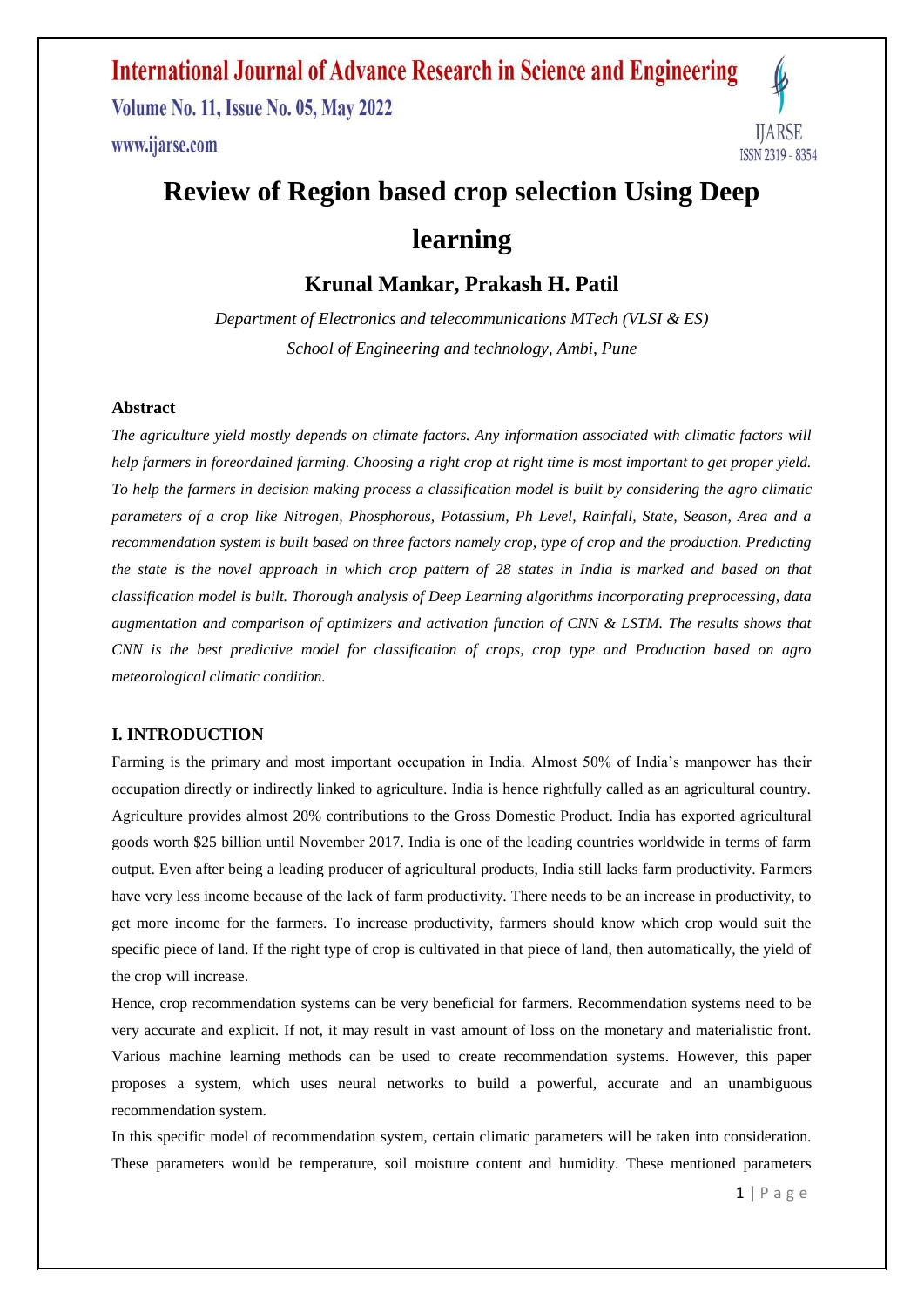### **International Journal of Advance Research in Science and Engineering Volume No. 11, Issue No. 05, May 2022**

### www.ijarse.com

IIARSE ISSN 2319 - 8354

would help the recommendation system to give an accurate prediction regarding the most suitable crop to be cultivated.

Naive Bayes, Support Vector Machine (SVM), Decision Tree, KNN, Multiplayer-layer Perceptron, ID3, J48, JRIP, BPN, Random Forest, ANN, Linear Regression, Neural Network, Chaid and Kohonen Self Organizing Map are the different kinds of supervised learning algorithms and unsupervised learning algorithms used in the systems. Various methods, such as Natural Language Processing, ensemble methods like majority voting, and others, are used to develop machine learning models. Ensemble technique is a type of machine learning methodology that helps integrate numerous base models to create the single best-fit predictive model. The predictions generated by the classification models are summed or use regression models that are averaged in a voting ensemble.



Figure 1. Block Diagram of Crop recommendation Model

*The block diagram depicts the basic stages involved in creating the machine learning model above. The system's first stage involves cleaning and processing raw data. Crop data and fertilizer data are combined in this process to produce a final dataset. This dataset is then separated into training and testing data and utilized as input to the system. Model selection is the process of comparing various classification models in order to find the best appropriate one. The most suited crops are predicted, and the output is used for the following.*

### **II. RELATED WORK**

### *A. Crop recommendation using machine learning or deep learning*

Crop Recommendation Systems use inputs of soil parameters like the ratio of Nitrogen, the ratio of Phosphorous, the ratio of Potassium and ph value of the soil, environmental factors such as humidity, rainfall, temperature, and many more.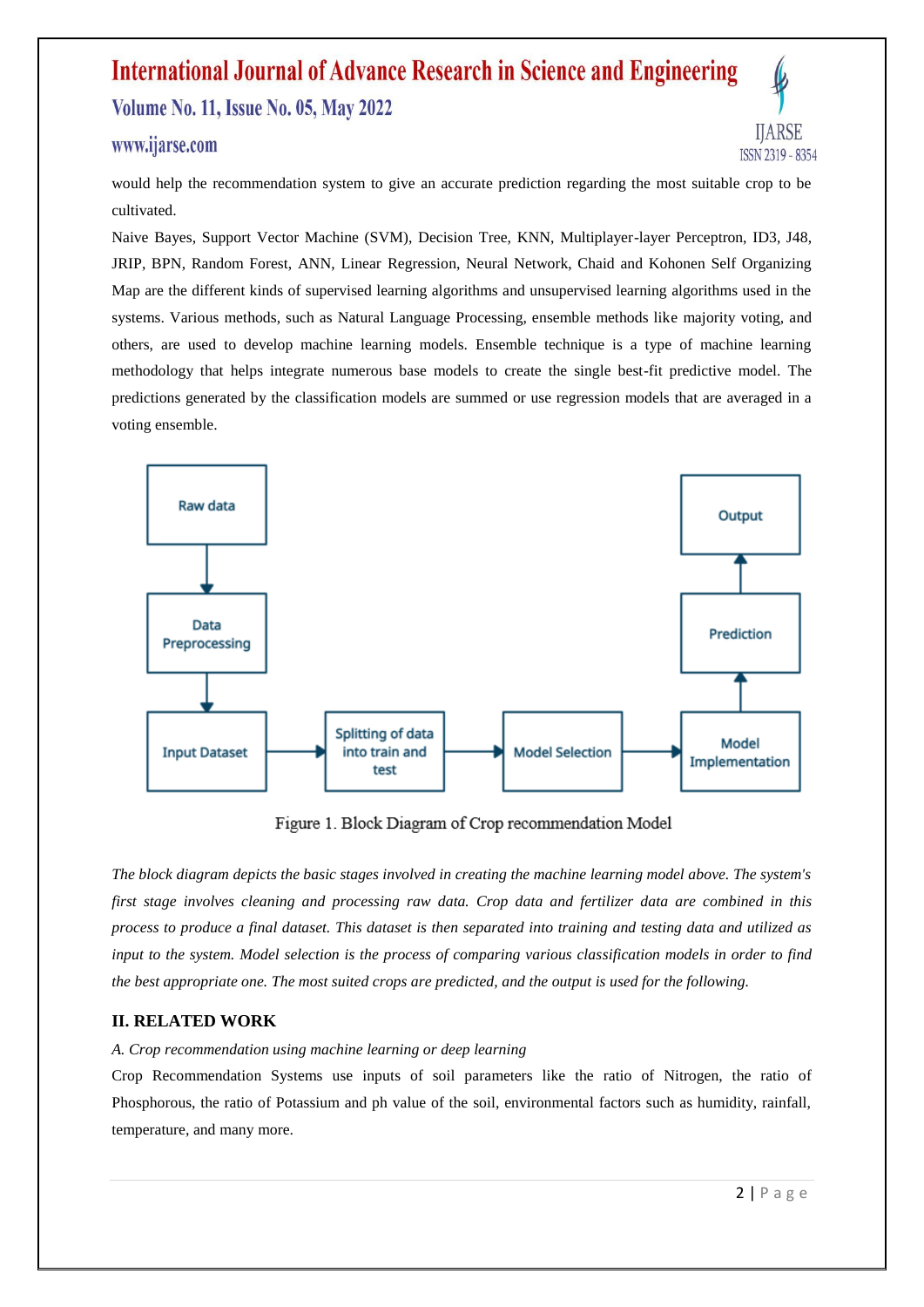**Volume No. 11, Issue No. 05, May 2022** 

### www.ijarse.com



The paper [3] displayed by Kiran Shinde, Jerrin Andrei, and Amey Oke proposes a crop recommendation system by comparing Naive Bayes, ID3, and Random Forest algorithms. The Random Forest algorithm is utilized to create the model, which is more accurate than the Naive Bayes and ID3 algorithms. The paper also proposes two more systems: fertilizer recommendation and crop rotation guidance. The crop rotation recommendation model is developed by using the FP algorithm. The fertilizer recommender calculates all of the fertilizer combinations that will suit the crop's needs at the lowest cost. Farmers can use the web and Androidbased mobile devices to access the system.

S. Pudumalar , E.Ramanujam, R.Harine Rajashree?, C.Kavya?, T.Kiruthika?, J.Nisha? in paper [5] build a model using one of the most familiar ensembling techniques called the majority voting technique. Rather than using a single methodology, the ensemble method allows you to create a more accurate model by mixing several techniques. The technique uses different base learners such as Random Forest Tree, Chaid, K-Nearest Neighbor, and Naive Bayes, which makes a prediction model by combining the strengths of all the algorithms to bring out the best accuracy for building the model.

The architecture put forward by the paper [6] employs a majority voting technique which is the most common type of ensembling technique. Multi-layer Perceptron (Artificial Neural Network), Support Vector Machine, Random Forest, and Naive Bayes are the base learners used for creating the model. The base learners are selected in a manner that they are capable of and complimentary to one another, i.e., if one of the algorithms makes an error, the other algorithms will be able to rectify it.

Crop suitability and rainfall predictors make up the crop recommendation system developed by Zeel Doshi, Subhash Nadkarni, Rashi Agrawal, and Prof. Neepa Shah in their study [7]. The Linear Regression algorithm model helps predict the rainfall and displays rainfall of 12 months of a particular state. Supervised learning algorithms such as Random Forest, Decision Tree, Neural Network, and K-NN are compared against one another to get the most suitable algorithm with the highest accuracy score. The Neural Network approach, which has a 91 percent accuracy score, is then used to develop a model for the crop recommendation system. The month-wise rainfall prediction data is provided into the crop recommendation system's training model, which would then be combined to suggest the most suited crops.

Nidhi H Kulkarni, Dr. G N Srinivasan, Dr. B M Sagar, Dr .N K Cauvery in paper [8] provides a model for the crop recommendation system that uses a majority voting technique which is a kind of ensembling technique. The ensemble model has been brought forward using three independent base learners: Random Forest, Naive Bayes, and Linear SVM. Each of the samples from the data is trained and tested on the algorithms. The ensembling technique yielded a 98.91% accuracy score.

Rushika Ghadge, Juilee Kulkarni, Pooja More, Sachee Nene, and Priya R L in paper [9] proposed a system that checks soil quality to predict the crop suitable for cultivation based on soil type and maximize crop production by providing the right fertilizer. Unsupervised learning algorithms like Kohonen Self-Organizing Map are compared to supervised learning algorithms like Back Propagation Network. The algorithm with the highest accuracy is delivered to produce the model for the system.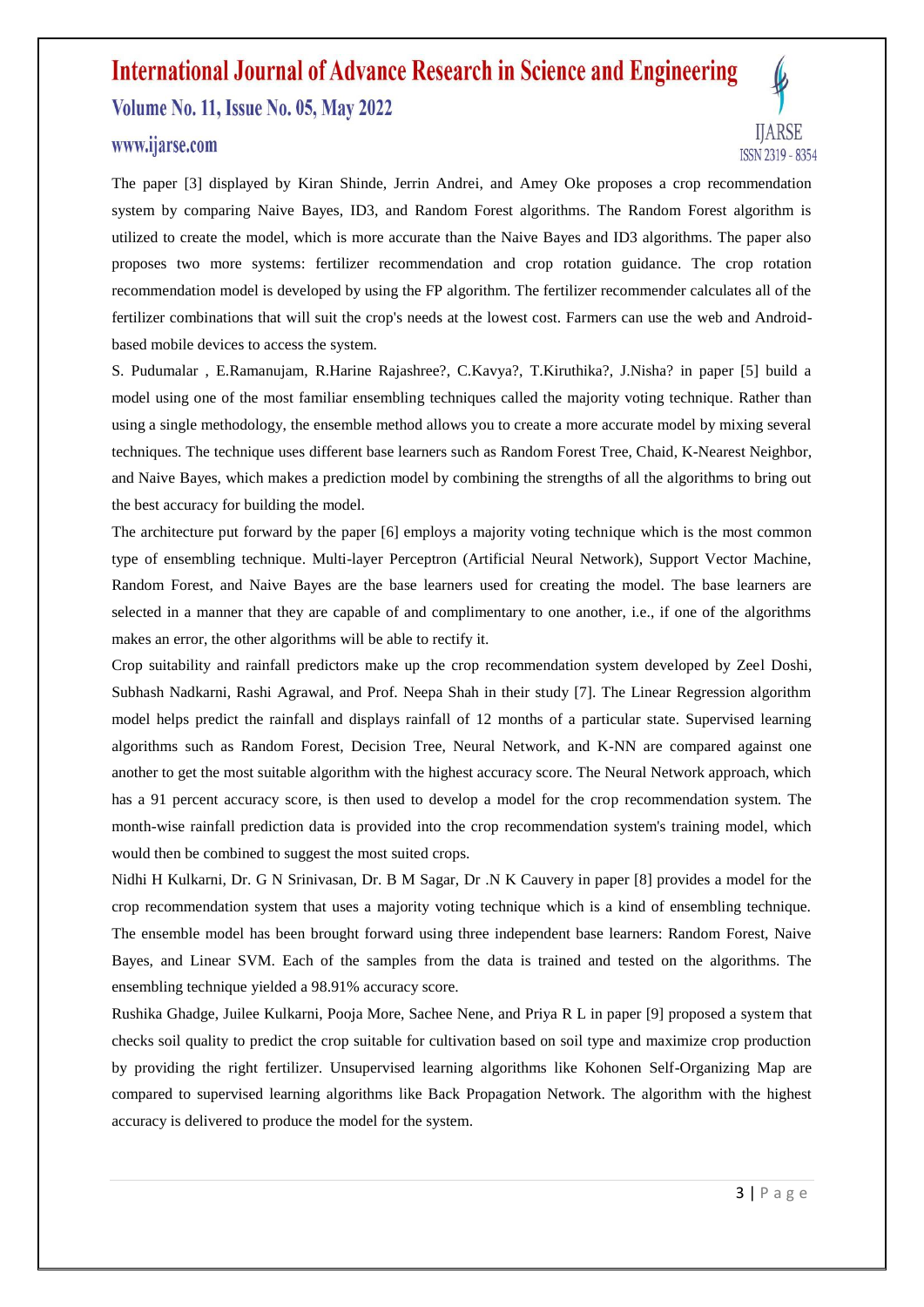**Volume No. 11, Issue No. 05, May 2022** 

### www.ijarse.com



Pavan Patil, Virendra Panpatil, Prof. Shrikant Kokate have used supervised learning algorithms such as Decision Tree, Naive Bayes, and KNN in paper [13]. The following are compared against each other, and the KNN algorithm seems to have the best precision, and the decision tree has the best accuracy. When a dataset has many variabilities, decision trees perform poorly, yet Naive Bayes performs better than decision trees in such cases. Combination classification algorithms, such as Naive Bayes and decision tree classifiers, outperform single classifier models.

Pradeepa Bandara, Thilini Weerasooriya, Ruchirawya T.H., W.J.M. Nanayakkara, Dimantha M.A.C., and Pabasara M.G.P. propose a system in which Arduino microcontrollers assist in the collection of environmental factors and supervised and unsupervised learning algorithms such as Naive Bayes, Support Vector Machine, and Natural Language Processing are implemented in paper [14]. Sunlight intensity sensor, soil moisture sensor, soil pH sensor, and humidity and temperature sensor are the sensors used in collecting the climate factors.

### *B. Crop Recommendation Using Natural Language Processing*

NLP refers to the automatic processing of natural human language such as speech or text, and while the concept is intriguing, the real value of this technology is found in its applications. In essence, it generates an occurrence matrix for the sentence or text, ignoring syntax and word order. The frequency or occurrences of these words are subsequently employed as features in the training of a classifier.

#### *C. Crop Recommendation Using Ensemble Technique*

*Ensemble methods are a machine learning method that helps combine multiple base models to produce a single best-predictive model. The majority voting ensemble, also known as voting ensemble, is one of the most often used ensemble algorithms for crop recommendation systems. It's a machine learning model that integrates predictions from a variety of other models. It is a strategy that can be used to increase model performance, to outperform any one model in the ensemble.*

### **III. A COMPARATIVE STUDY OF CLASSIFICATION ALGORITHMS**

#### *A. Naive Bayes Algorithm*

*The Naive Bayes method is a type of supervised learning algorithm that is used for addressing classification issues that is based on the Bayes theorem. The simplest method you may use to analyse your data is Naive Bayes. This approach assumes that the dataset's variables are all "Naive", i.e., uncorrelated. It can be used to estimate the data distribution, but the Gaussian (or Normal) distribution is the simplest to deal with because all you have to do is estimate the mean and the standard deviation from the data being trained.*

 $P(A|B) = \frac{P(B|A)P(A)}{P(B)}$ 

Figure 2. Bayes' theorem

where,

P(A|B) is the Posterior probability: Probability of hypothesis A on the observed event B.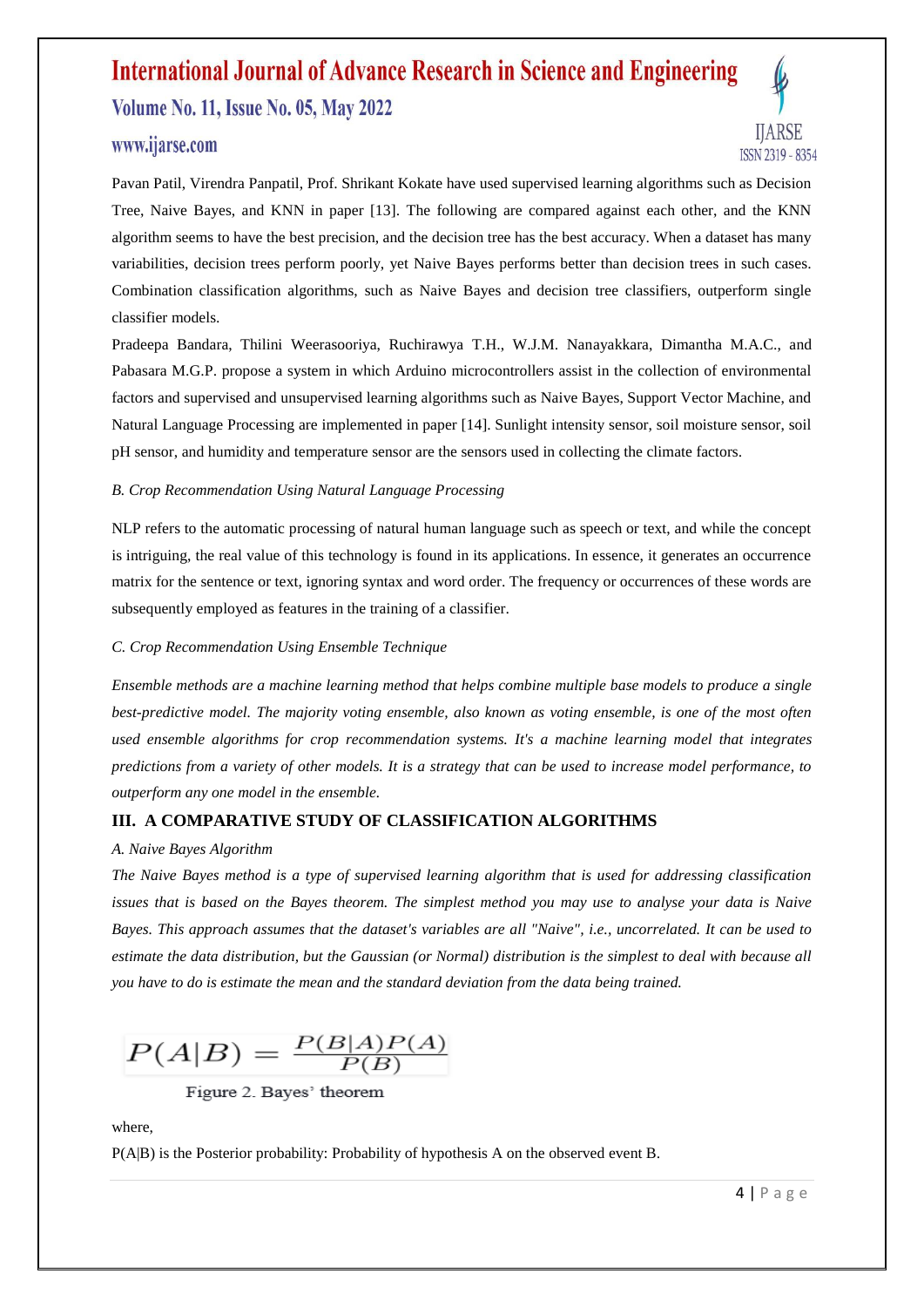**Volume No. 11, Issue No. 05, May 2022** 

### www.ijarse.com

P(B|A) is the Likelihood probability: Probability of the evidence given that the probability of a hypothesis is true.

To understand the above equation in a simpler way, the above equation can be written as

$$
\text{posterior} = \frac{\text{prior} \times \text{likelihood}}{\text{evidence}}
$$

### Figure 3. Simpler equation

### *4. Support Vector Machine*

*The Support Vector Machine (SVM) is a supervised learning approach widely used in text classification, picture classification, bioinformatics, and other fields. The problem space in Linear SVM must be linearly separable.*



The model generates a hyperplane that maximizes the classification margin. In an n-dimensional Euclidean space, a hyperplane is a flat, n-1-dimensional subset that separates the space into two separate portions. Support vectors are the boundary nodes in the feature space. The greatest margin is calculated based on their relative positions, and an ideal hyperplane is drawn in the midpoint. When the dataset is not linearly separable, nonlinear SVM is used. For all of the training data, a kernel function is utilized to generate a new hyperplane. Training data will be linearly separable due to the distribution of labels in the new hyperplane. Later, the labels in the hyperplane will be classified using a linear curve. We get a non-linear solution when we project the classification results back to the feature space.

### *C. Kohonen's SOM (Self-Organizing Map)*

The fact that the entire learning takes place without supervision, i.e., the nodes self-organize, is a significant feature. They're also known as feature maps because they're essentially retraining the features of the incoming data and just grouping themselves based on their similarity. This is useful for visualizing complex or massive

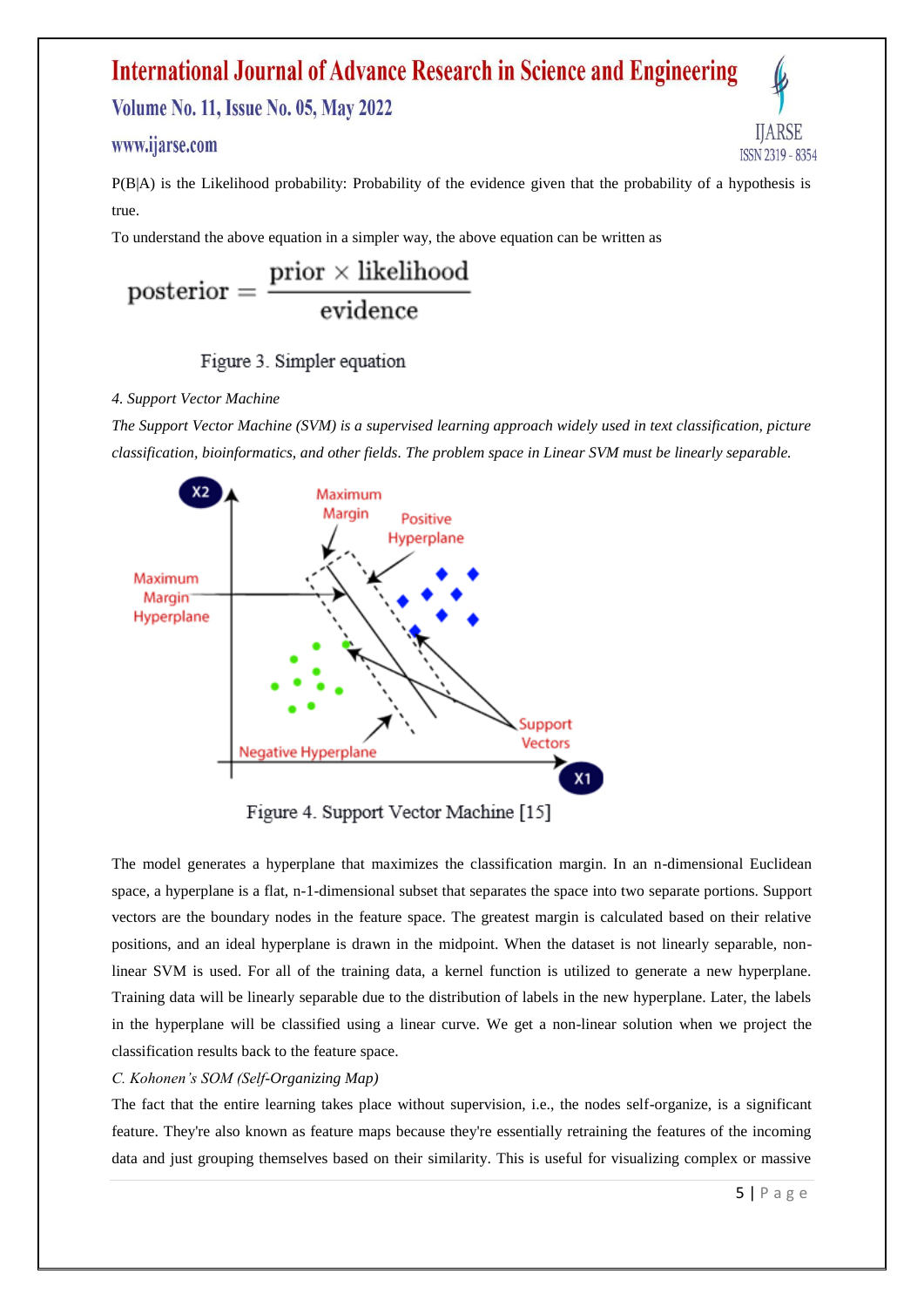**Volume No. 11, Issue No. 05, May 2022** 

### www.ijarse.com



amounts of high-dimensional data and displaying the relationships between them in a low-dimensional, usually two-dimensional, field to determine if the unlabeled data has any structure. The grid is the map that organizes itself at each iteration based on the input data.



Figure 5. Kohonen's SOM [2]

Weight initialization is the first step to take place for the algorithm. Then a for loop from 1 to N number of epochs gets implemented. Selection of a training example takes place. The next few steps are computing and updating the winning vector. Repeat the last three steps for all training examples and cluster the test sample.

*D. Neural Network*

A neural network is a set of algorithms that attempts to recognise underlying relationships in a batch of data using a method that mimics how the human brain works. Because neural networks can modify input, they can produce the best possible outcome without requiring the output criteria to be redesigned.

A neural network is analogous to the neural network in the human brain. In a neural network, a "neuron" is a mathematical function that collects and categorizes data using a specified design. The two statistical procedures that the network closely resembles are the curve fitting and regression analysis.



Figure 6. Neural Network [16]

6 | P a g e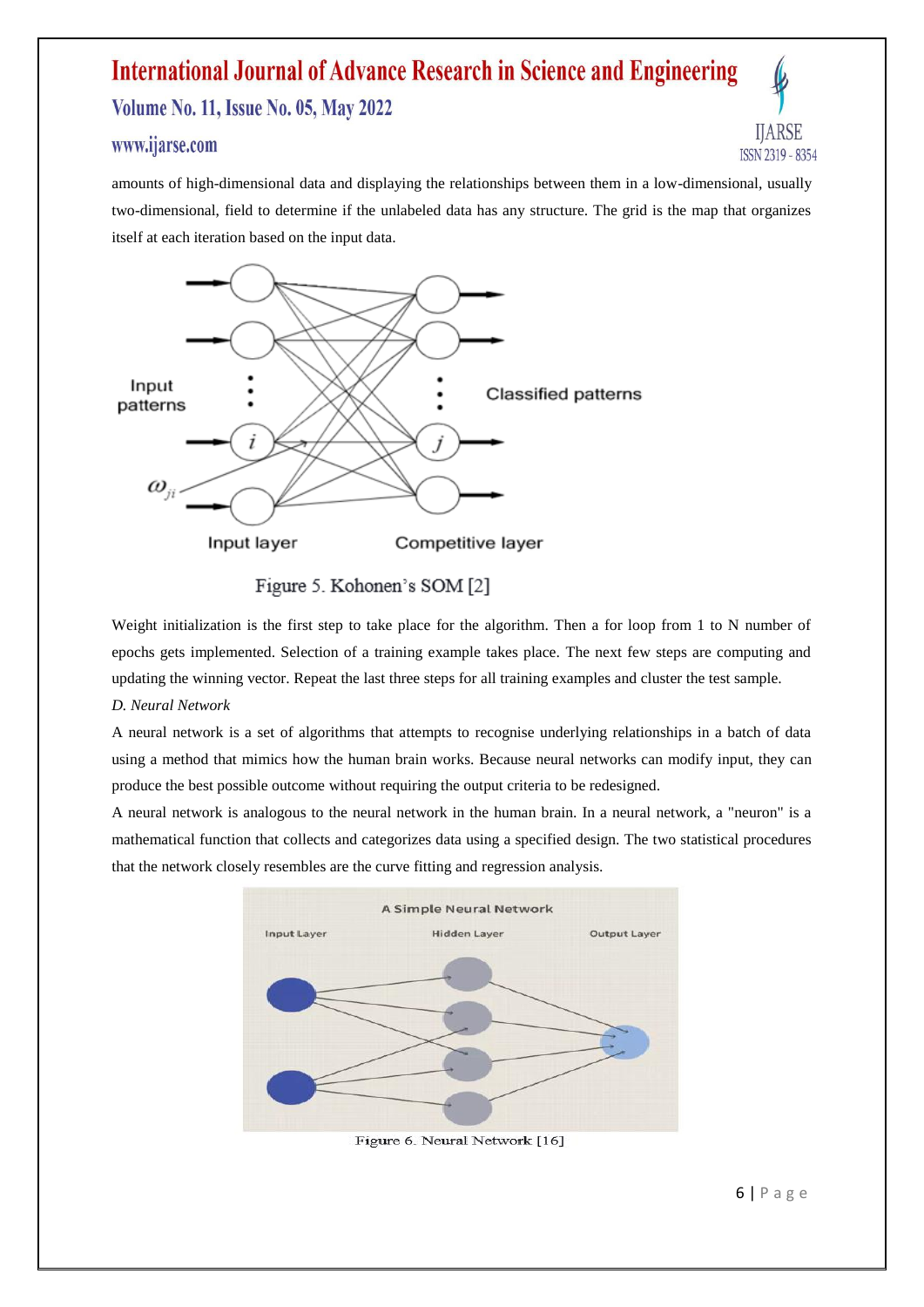**Volume No. 11, Issue No. 05, May 2022** 



### www.ijarse.com

### *E. BPN (Back-Propagation Neural Networks)*

The core of neural network training is backpropagation. It's a method for fine-tuning the weights of a neural network based on the error rate of the previous epoch (i.e., iteration). You may reduce error rates and increase the model's generalization by fine-tuning the weights, making it more trustworthy. In data mining and machine learning, it's a crucial mathematical tool for boosting prediction accuracy. Backpropagation is a technique that is used to swiftly calculate derivatives.

The chain rule is used by the back propagation method in neural networks to determine the gradient of the loss function for a single weight. Unlike native direct computation, it efficiently computes one layer at a time. It computes the gradient but doesn't specify how it'll be used. It generalizes the delta rule's computation.



Figure 7. Back-Propagation Neural Networks [1]

The diagram above is an example to help understand Back propagation neural network:

- 1. X inputs arrive via a pre-connected path.
- 2. The randomly selected real weights W is used to input the model
- 3. We then calculate the output for each neuron, which starts from the input layer to the hidden layers, and the output layer.
- 4. Calculate the error present in the outputs.

ErrorB= Actual Output – Desired Output

5. After calculating the errors present, return from the output layer to the hidden layer to change the weights to reduce the error.

6. Repeat the technique until you get the desired result.

*F. Multi-layer Perceptron (Artificial Neural Network)*

Artificial neural networks are sometimes simply referred to as neural networks or multi-layer perceptrons, after the most useful type of neural network. A perceptron is a model of a single neuron that serves as a forerunner to larger neural networks. It's a branch of computer science that looks into how simple models of biological brains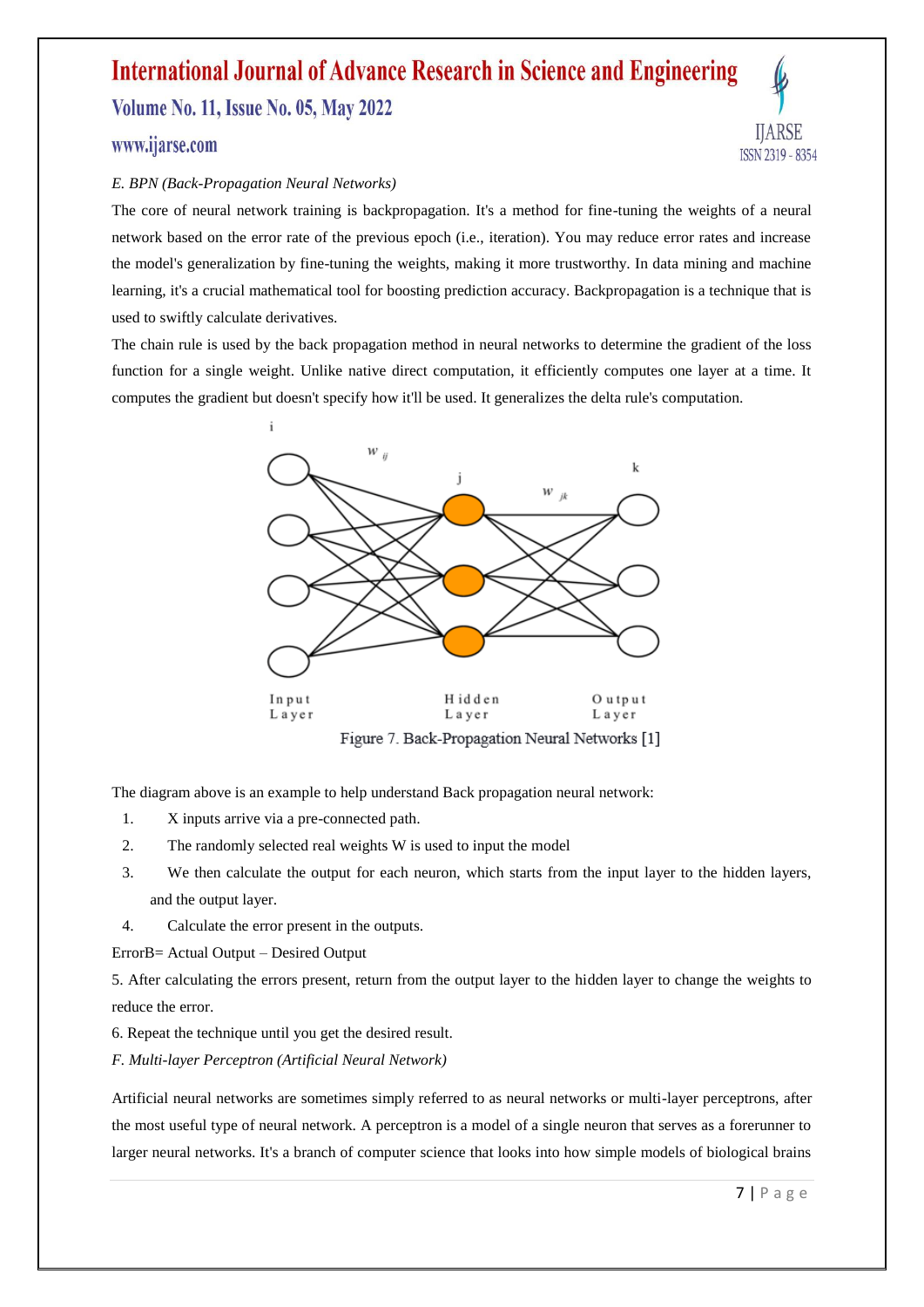### **International Journal of Advance Research in Science and Engineering Volume No. 11, Issue No. 05, May 2022**

### www.ijarse.com



may be utilized to address difficult computational problems like predictive modeling in machine learning. The goal is to construct strong algorithms and data structures that can be used to represent complex situations, rather than to produce realistic brain models.



Figure 8. Multi-layer Perceptron [4]

#### *G. Decision Tree*

The independent variables are used to create a decision tree, with each node having a condition over a feature. The algorithm begins at the tree's root node to predict the class of the specified dataset. In layman's terms, decision trees are a series of if-else statements. It checks to see if the condition is satisfied, and if it is, it moves on to the next node in the decision chain. Based on the condition, the nodes pick which node to travel to next. Output is expected once the leaf node is reached. The tree is efficient when the conditions are in the appropriate order. The criterion for selecting conditions in nodes is entropy/information gain. The tree structure is derived using a recursive, greedy-based technique.



Figure 9. Decision Tree [17]

### *H. Random Forest Tree*

To achieve classification and regression outputs, Random Forest uses a number of decision trees ensembled utilizing the "bagging approach". In classification, the result is derived using majority voting, whereas, in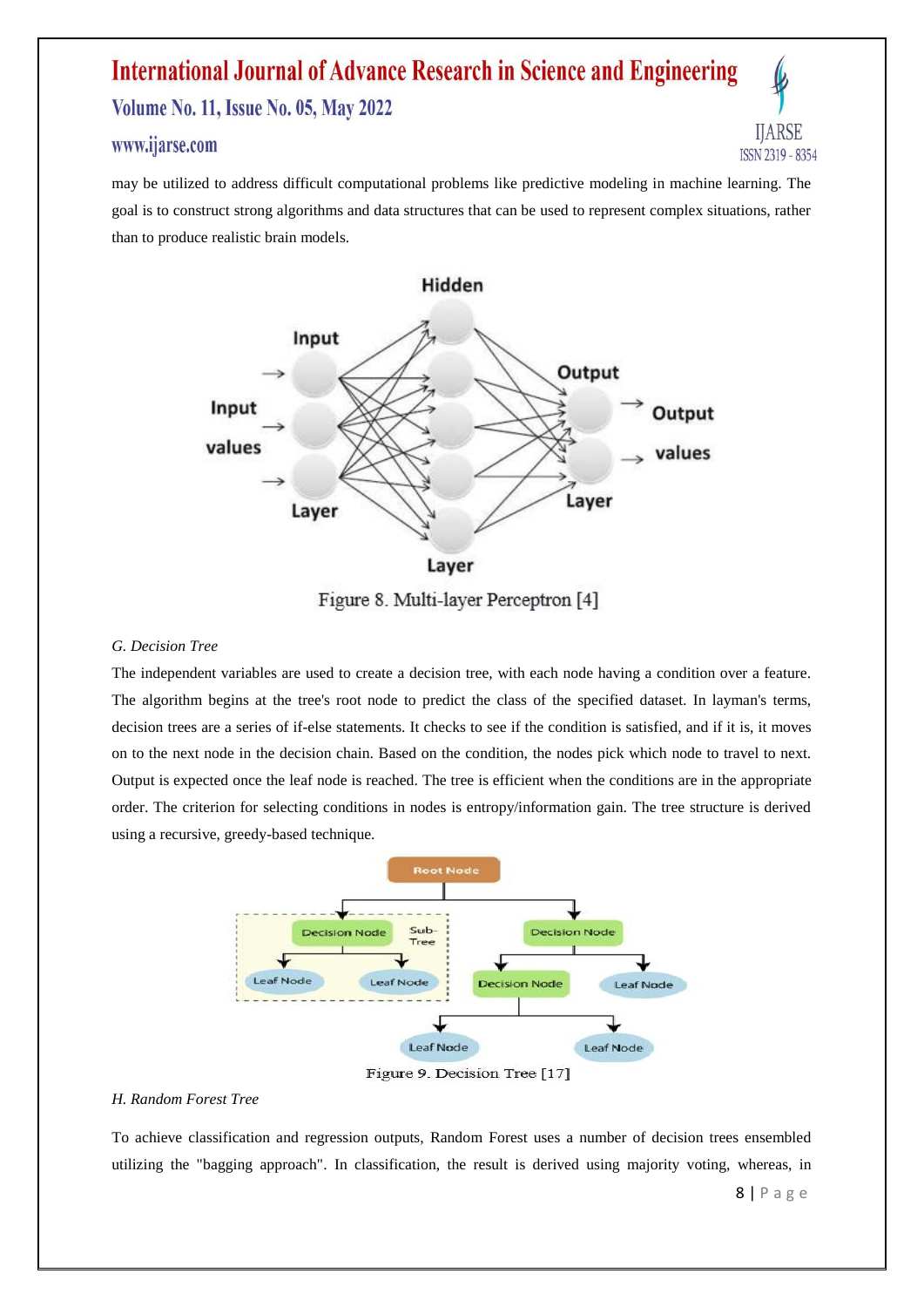### **International Journal of Advance Research in Science and Engineering Volume No. 11, Issue No. 05, May 2022**

### www.ijarse.com

IIARSE ISSN 2319 - 8354

regression, the output is calculated using the mean. Random Forest produces a reliable, accurate model that can handle a wide range of input data types including binary, categorical, and continuous characteristics. The following supervised learning model handles overfitting efficiently. It supports implicit feature selection and determines the relevance of importance.



### Figure 10. Random Forest Algorithm [18]

The initial step is the selection of random K data points from the training set. Then create decision trees for the data points chosen, i.e., the subsets. Decide on the number N for the decision trees you wish to generate. Replicate the two initial steps. Find the forecasts of each decision tree for new data points and allocate the up to the minute data points to the category with the most votes.

### *I. K-Nearest Neighbors*

K-nearest neighbors is a non-parametric classification and regression technique. It's one of the most basic machine learning techniques. KNN's basic concept is to look at your neighborhood, suppose the test data point is comparable to them, and derive the result. We look for k neighbors and make a forecast using KNN. KNN classification uses majority voting over the k closest data points, whereas KNN regression uses the mean of the k closest data points as the output. The K value and distance function are the two hyperparameters that makeup KNN. The K parameter indicates how many neighbors should be included in the KNN algorithm. According to the validation error, the value of k should be modified. The most common similarity function used is Euclidean distance. Different possibilities include the Manhattan distance, Hamming distance, and Minkowski distance.

Assume there are two categories, Category A and Category B, and a new data item x1 is received. Which of the following categories does this data point belong in? This type of challenge necessitates the use of a K-NN method. We can determine the category or class of a dataset with the help of K-NN. Consider the diagram below: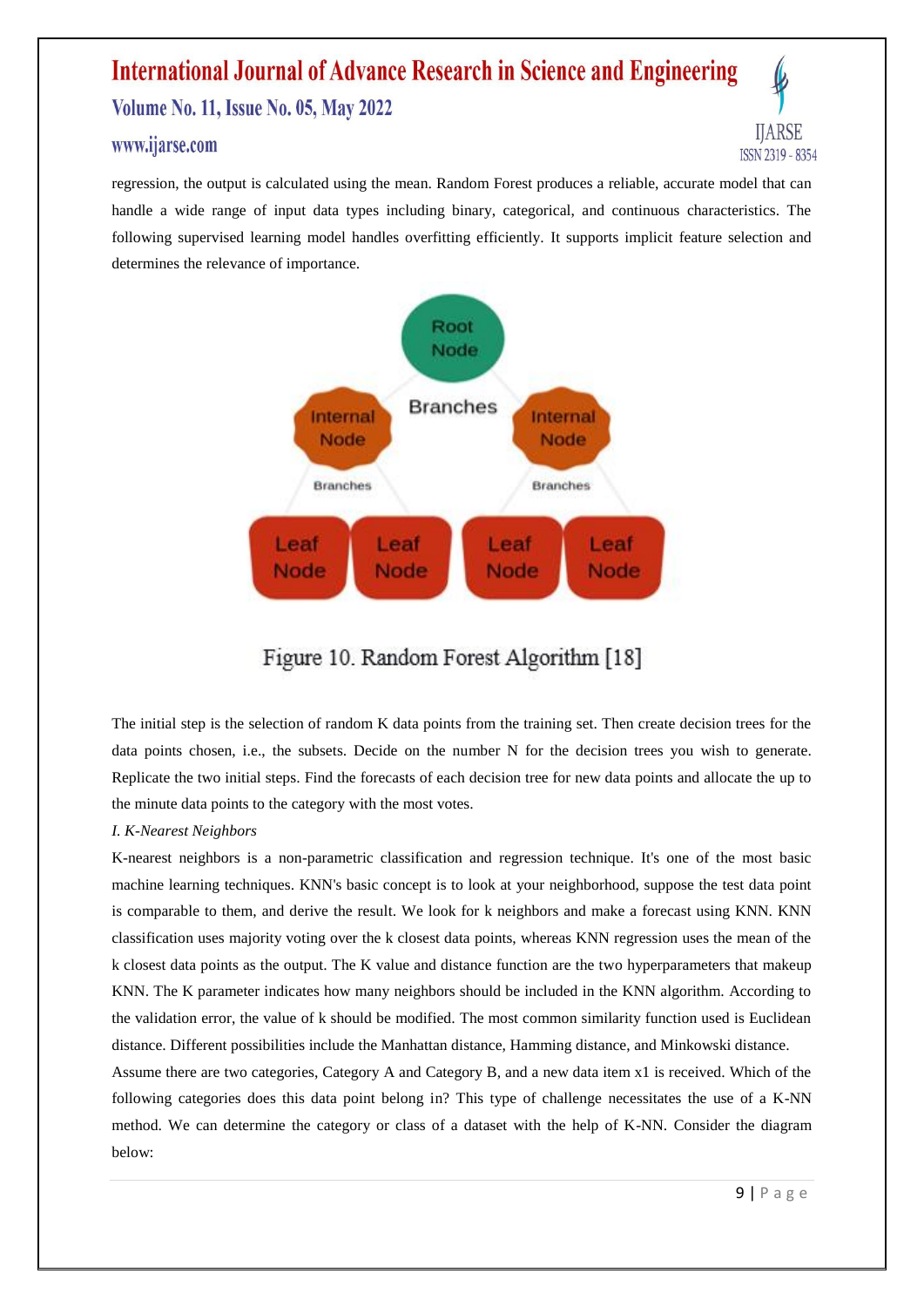

Figure 11: K-Nearest Neighbors [19]

The initial step is to decide the number of neighbors (K). Then determination of the Euclidean distance between K neighbors takes place. Finding the K nearest neighbors using the Euclidean distance is the next step to be followed. Tally the number of data points in each category among these K neighbors. Assigning the new data points with the greatest number of neighbors to the category. We've completed our model.

J. Long short-term memory (LSTM) is an artificial [recurrent neural network](https://en.wikipedia.org/wiki/Recurrent_neural_network) (RNN) architectur[e\[1\]](https://en.wikipedia.org/wiki/Long_short-term_memory#cite_note-lstm1997-1) used in the field of [deep learning.](https://en.wikipedia.org/wiki/Deep_learning) Unlike standard [feedforward neural networks,](https://en.wikipedia.org/wiki/Feedforward_neural_network) LSTM has feedback connections. It can not only process single data points (such as images), but also entire sequences of data (such as speech or video). For example, LSTM is applicable to tasks such as unsegmented, connected [handwriting recognition,](https://en.wikipedia.org/wiki/Handwriting_recognition) [speech](https://en.wikipedia.org/wiki/Speech_recognition)  [recognition](https://en.wikipedia.org/wiki/Speech_recognition) and anomaly detection in network traffic or IDSs (intrusion detection systems).

A common LSTM unit is composed of a cell, an input gate, an output gate and a forget gate. The cell remembers values over arbitrary time intervals and the three gates regulate the flow of information into and out of the cell.

LSTM networks are well-suited to [classifying,](https://en.wikipedia.org/wiki/Classification_in_machine_learning) [processing](https://en.wikipedia.org/wiki/Computer_data_processing) and [making predictions](https://en.wikipedia.org/wiki/Predict) based on [time series](https://en.wikipedia.org/wiki/Time_series) data, since there can be lags of unknown duration between important events in a time series. LSTMs were developed to deal with the [vanishing gradient problem](https://en.wikipedia.org/wiki/Vanishing_gradient_problem) that can be encountered when training traditional RNNs. Relative insensitivity to gap length is an advantage of LSTM over RNNs, [hidden Markov](https://en.wikipedia.org/wiki/Hidden_Markov_models) models and other sequence learning methods in numerous applications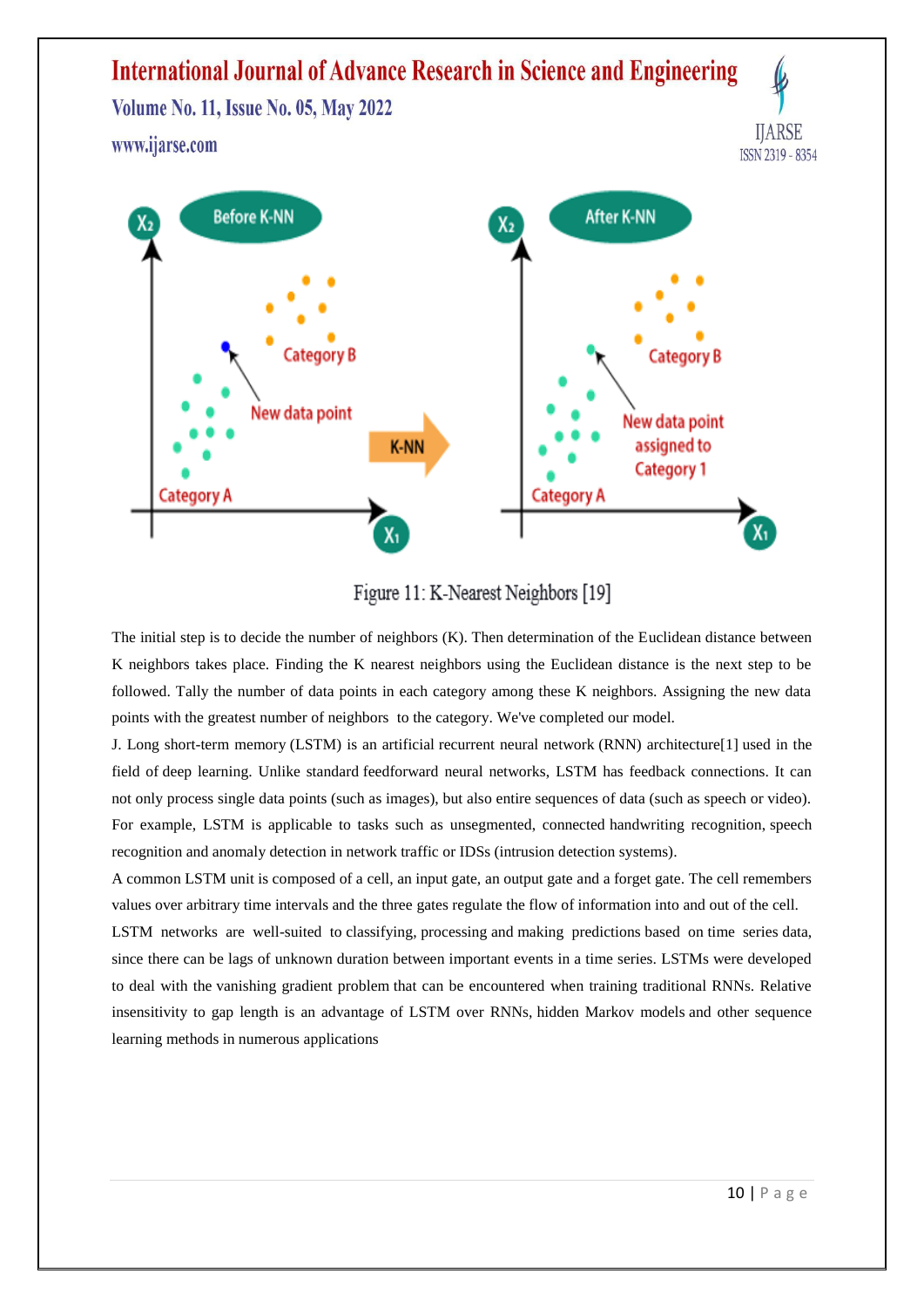**Volume No. 11, Issue No. 05, May 2022** 

### www.ijarse.com



### TABLE

### 1

Application of Machine Learning Algorithms in Crop Recommendation System

| Year | Study                                                                                                                        | Application                                                                                                   | Techniques/Algorithms                                                                                                                                               | Performance Results                                                                                                                                                                                                                         |
|------|------------------------------------------------------------------------------------------------------------------------------|---------------------------------------------------------------------------------------------------------------|---------------------------------------------------------------------------------------------------------------------------------------------------------------------|---------------------------------------------------------------------------------------------------------------------------------------------------------------------------------------------------------------------------------------------|
| 2015 | Shinde,<br>Kiran<br>Jerrin<br>Andrei, Amey Oke [3]                                                                           | Web<br><b>Based</b><br>Recommendation<br>System<br>for<br>Farmers                                             | Random Forest<br>1.<br>Tree<br>2.<br>Crop<br>Recommendatio<br>$\mathbf n$<br>3.<br>Crop<br>rotation<br>recommendatio<br>n<br>Fertilizer<br>4.<br>Recommendatio<br>n | The<br>study<br>that<br>recommends<br>Random Forest Tree<br>be used to make<br>recommendations to<br>farmers<br>for crops,<br>crop rotation,<br>and<br>fertilizer selection.                                                                |
| 2016 | S.Pudumalar,<br>E.Ramanujam, R.Harine<br>Rajashree?,<br>C.Kavya?,<br>J.Nisha?<br>T.Kiruthika?,<br>$[5]$                      | Crop<br>Recommendation<br>System<br>for<br>Precision<br>Agriculture                                           | <b>Random Forest</b><br>1.<br>2.<br>Chaid<br>K-Nearest<br>3.<br>Neighbor<br>Naive Bayes<br>4.                                                                       | The model has an<br>accuracy of 88% in<br>terms of prediction.                                                                                                                                                                              |
| 2017 | Rohit<br>Kumar<br>Rajak,<br>Mitalee<br>Ankit<br>Pawar,<br>Pendke, Pooja<br>Shinde,<br>Suresh<br>Rathod, AvinashDevare<br>[6] | Crop<br>Recommendation<br>System<br>to<br>Maximize<br>Crop<br>Yield<br>using<br>Machine Learning<br>Technique | Support Vector<br>1.<br>Machine<br>Naive Bayes<br>2.<br>3.<br>Random Forest<br>Tree<br>4. Multi-layer<br>Perceptron<br>(Artificial<br>Neural<br>Network)            | The following system<br>helps<br>recommend<br>crops on the basis<br>ofEnsembling<br>Technique<br>which<br>uses base learners<br>such as SVM, Naive<br>Random<br>Bayes,<br>Forest<br>Tree<br>and<br>Multi-layer<br>Perceptron<br>algorithms. |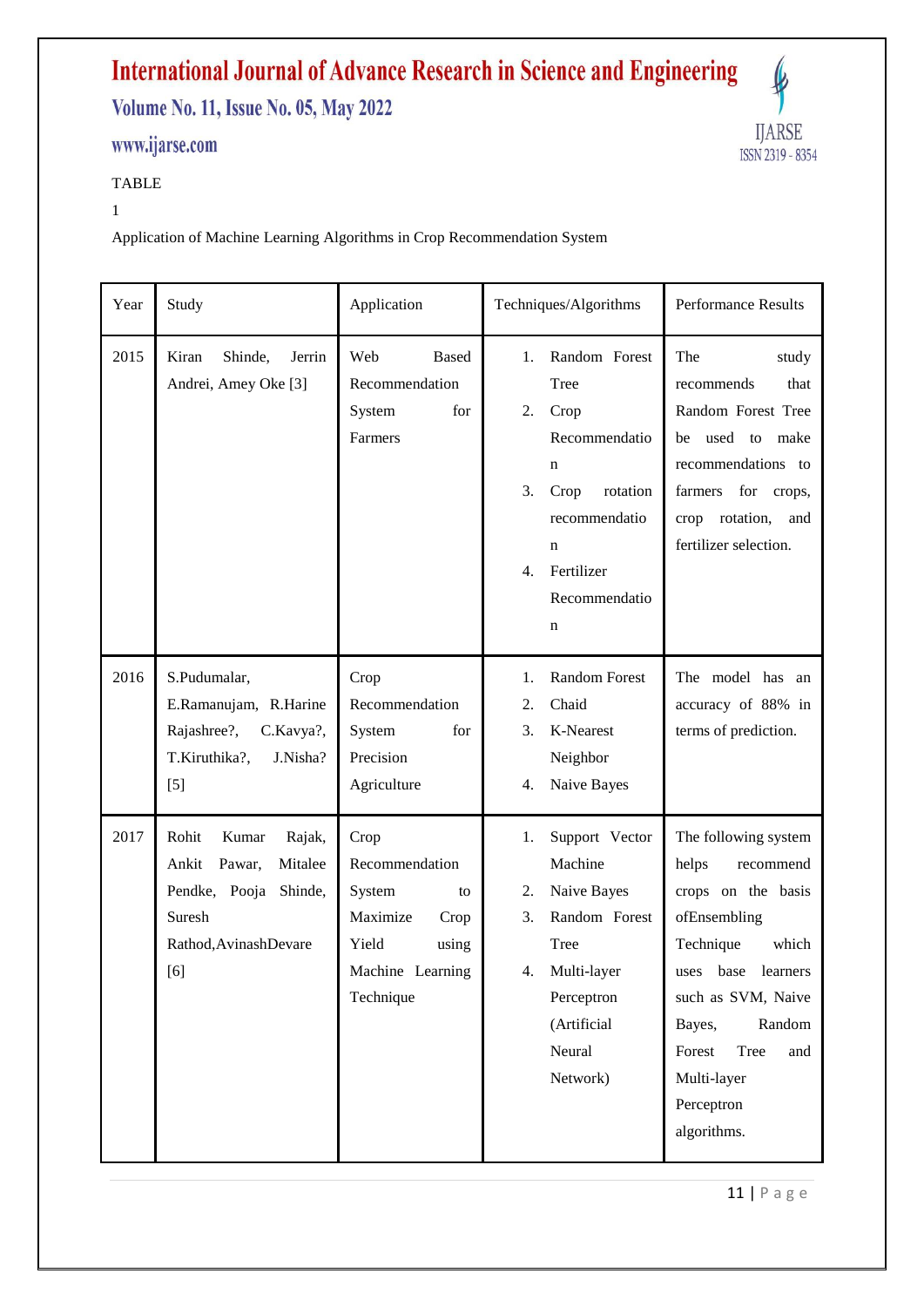### **Volume No. 11, Issue No. 05, May 2022**

### www.ijarse.com



| 2018 | Doshi,<br>Subhash<br>Zeel<br>Nadkarni,<br>Rashi<br>Agrawal,<br>Prof.<br>Neepa<br>Shah [7] | AgroConsultant:<br>Intelligent<br>Crop<br>Recommendation<br>System<br>Using<br>Machine Learning<br>Algorithms       | <b>Decision Tree</b><br>1.<br>K-NN<br>2.<br><b>Random Forest</b><br>3.<br>Neural Network<br>4.<br>Rainfall<br>1.<br>Prediction<br>2.<br>Crop<br>Recommendatio<br>n                      | The system in the<br>following<br>paper<br>provides<br>model<br>a<br>made by the Neural<br>Network which gives<br>the best accuracy of<br>91% compared to the<br>other algorithms.                                                                  |
|------|-------------------------------------------------------------------------------------------|---------------------------------------------------------------------------------------------------------------------|-----------------------------------------------------------------------------------------------------------------------------------------------------------------------------------------|-----------------------------------------------------------------------------------------------------------------------------------------------------------------------------------------------------------------------------------------------------|
| 2018 | Nidhi H Kulkarni, Dr. G<br>N Srinivasan, Dr. B M<br>Sagar, Dr.N K Cauvery<br>[8]          | Improving<br>Crop<br>Productivity<br>Through A Crop<br>Recommendation<br>System<br>Using<br>Ensembling<br>Technique | <b>Random Forest</b><br>1.<br>Linear SVM<br>2.<br>3.<br>Naive Bayes                                                                                                                     | The system in the<br>following paper uses<br>Ensembling<br>Technique<br>to<br>recommend crops to<br>the users, which uses<br>base learners such as<br>Linear SVM, Naive<br>Bayes and Random<br>Forest<br>Tree<br>algorithms.                        |
| 2018 | Rushika Ghadge, Juilee<br>Kulkarni, Pooja More,<br>Sachee Nene, Priya R L<br>$[9]$        | Prediction of Crop<br>Yield<br>using<br>Machine Learning                                                            | Kohonen's<br>1.<br>SOM<br>(Self-<br>Organizing<br>Map),<br><b>BPN</b><br>(Back-<br>2.<br>Propagation<br>Neural<br>Networks),<br>API<br>3.<br>(Application<br>Programming<br>Interface). | Kohonen's<br>Self-<br>Organizing Map and<br><b>Back-Propagation</b><br>Neural Networks are<br>compared<br>against<br>each<br>other,<br>the<br>algorithm with the<br>best accuracy is used<br>to recommend crops<br>increase<br>to<br>crop<br>yield. |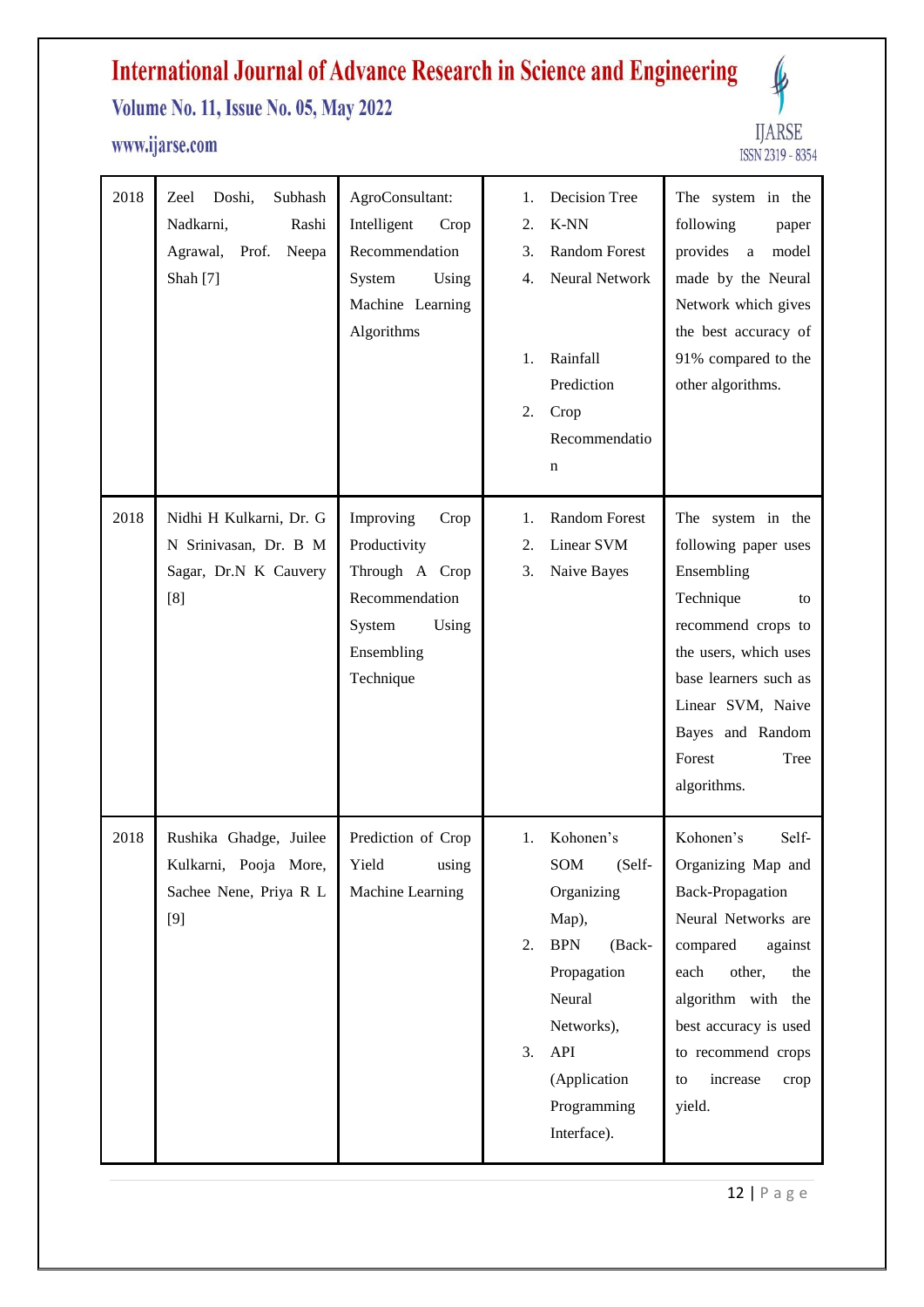**Volume No. 11, Issue No. 05, May 2022** 

### www.ijarse.com



| 2020 | Annapoorna.S, Apoorva<br>Herle, C M Sushma,<br>Neha.Y.Jain,<br>Mr.VijayKumar.S [11]               | CRAPCSS-Crop<br>Recommendation<br>and Pest Control<br><b>Suggestion System</b>                                       | Support Vector<br>1.<br>Machine<br>Logistic<br>2.<br>Regression<br>3.<br>Crop<br>Recommendatio<br>n<br>Control<br>4.<br>Pest<br>Suggestion                                                             | After<br>performing<br>feature<br>selection<br>different<br>based on<br>attributes, integration<br>of the SVM model<br>takes place. SVM in<br>comparison<br>to<br>Logistic Regression<br>provides<br>$\rm{a}$<br>better<br>accuracy of 97%. |
|------|---------------------------------------------------------------------------------------------------|----------------------------------------------------------------------------------------------------------------------|--------------------------------------------------------------------------------------------------------------------------------------------------------------------------------------------------------|---------------------------------------------------------------------------------------------------------------------------------------------------------------------------------------------------------------------------------------------|
| 2020 | Dr.A.K.Mariappan,<br>Ms<br>C. Madhumitha, Ms P.<br>Nishitha<br>and<br>Ms<br>S.<br>Nivedhitha [12] | Crop<br>Recommendation<br>System<br>through<br>Soil<br>Analysis<br>Using<br>Classification<br>in<br>Machine Learning | K-Nearest<br>1.<br>Neighbors<br>Crop<br>2.<br>Recommendatio<br>n on the basis of<br>region/location<br>Crop<br>3.<br>Recommendatio<br>n based on soil<br>nutrients<br>Soil<br>4.<br>Recommendatio<br>n | The<br>accuracy<br>provided by the KNN<br>algorithm is<br>89%<br>which is better than<br>SVM as it provides<br>an accuracy of 80%.                                                                                                          |
| 2020 | Virendra<br>Pavan Patil,<br>Panpatil, Prof. Shrikant<br>Kokate [13]                               | Prediction<br>Crop<br>System<br>using<br>Machine Learning<br>Algorithms                                              | K-Nearest<br>1.<br>Neighbors<br>Decision Tree<br>2.<br>Rainfall<br>3.<br>prediction<br>Crop<br>4.<br>Recommendatio<br>n                                                                                | The<br>K- Nearest<br>Neighbor<br>model<br>the<br>gives<br>best<br>accuracy compared<br>Decision<br>Tree<br>to<br>Algorithm is 89.4%                                                                                                         |
| 2020 | Pradeepa<br>Bandara,<br>Thilini<br>Weerasooriya,                                                  | Crop<br>Recommendation                                                                                               | Naive Bayes<br>1.<br>Support Vector<br>2.                                                                                                                                                              | It is clear from the<br>collected<br>data<br>by                                                                                                                                                                                             |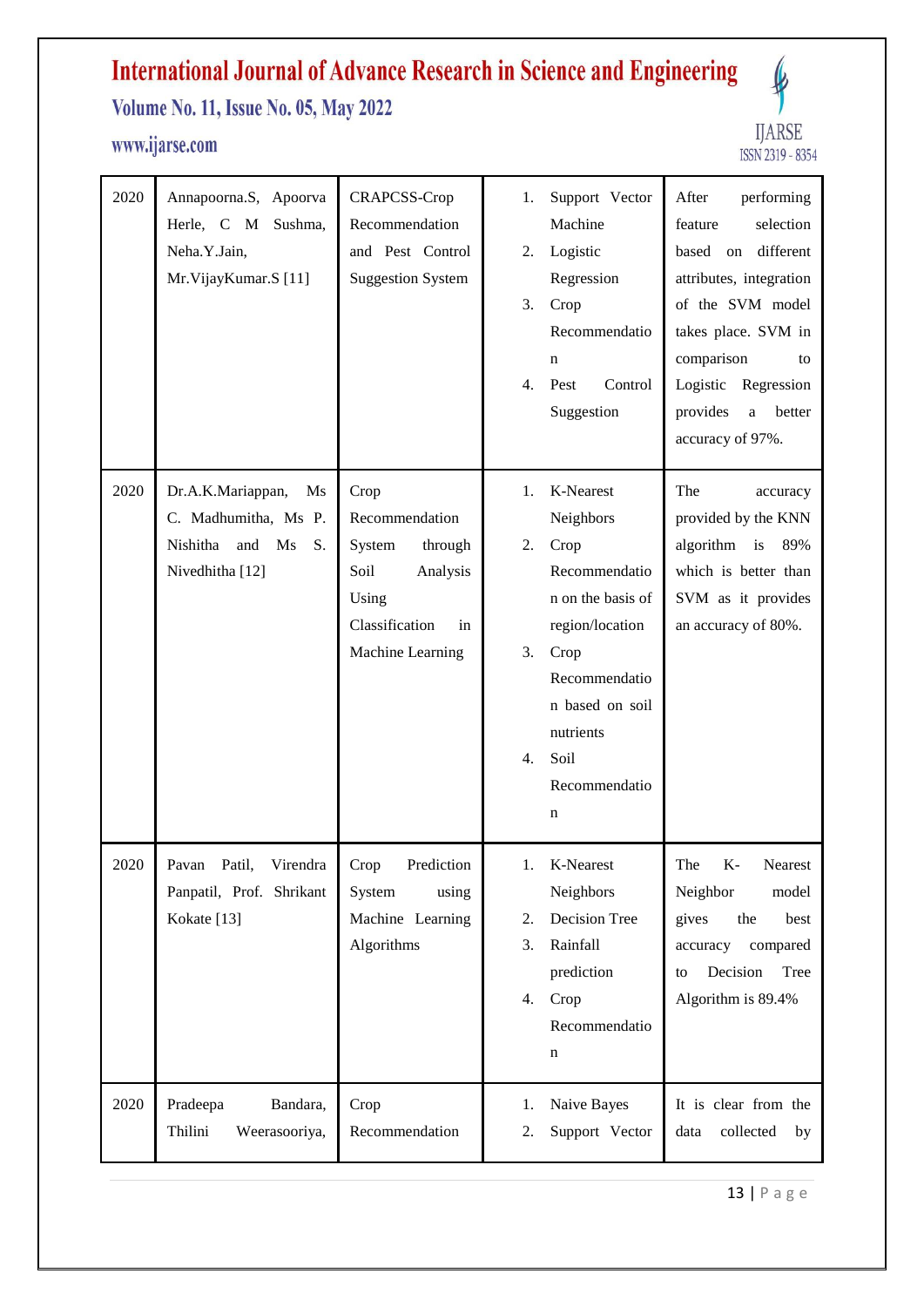**Volume No. 11, Issue No. 05, May 2022** 

### www.ijarse.com



|      | Ruchirawya<br>T.H.,<br>W.J.M.<br>Nanayakkara,<br>Dimantha M.A.C and<br>Pabasara M.G.P [14] | System                                                                       | Machine<br>3.<br>IoT to collect<br>data | that<br>the<br>sensors<br>suggested system has<br>high<br>level<br>of<br>a<br>is<br>and<br>accuracy<br>suited for both rural<br>and urban locations.                                                                          |
|------|--------------------------------------------------------------------------------------------|------------------------------------------------------------------------------|-----------------------------------------|-------------------------------------------------------------------------------------------------------------------------------------------------------------------------------------------------------------------------------|
| 2021 | Palaniraj<br>A,<br>Balamurugan A S, Durga<br>Prasad R, Pradeep P [20]                      | Crop and Fertilizer<br>Recommendation<br>System<br>using<br>Machine Learning | Support Vector<br>1.<br>Machine         | model<br>made<br>The<br>using Support Vector<br>Machine gives an<br>accuracy of 90.01%,<br>which<br>helps<br>in<br>predicting the crops<br>based on different N,<br>P, K values, rainfall,<br>temperature<br>and<br>location. |

### TABLE TO THE TRANSPORTED TO THE TRANSPORTED TO THE TRANSPORTED TO THE TRANSPORTED TO THE TRANSPORTED TO THE TRANSPORTED TO THE TRANSPORTED TO THE TRANSPORTED TO THE TRANSPORTED TO THE TRANSPORTED TO THE TRANSPORTED THE TRA

Comparison between advantages and disadvantages of classifiers

| <b>Classifiers</b>    | Advantages                                                                                                                                                                                                                               | Disadvantages                                                                                                                                                                                                                                                                                                                                                                                                                     |  |
|-----------------------|------------------------------------------------------------------------------------------------------------------------------------------------------------------------------------------------------------------------------------------|-----------------------------------------------------------------------------------------------------------------------------------------------------------------------------------------------------------------------------------------------------------------------------------------------------------------------------------------------------------------------------------------------------------------------------------|--|
| Naive<br><b>Bayes</b> | Suitable for huge datasets<br>1.<br>Fast, simple and easy to<br>2.<br>handle<br>3.<br>Can be quickly and easily<br>updated on the go<br>Helps in solving multi-<br>4.<br>class prediction problems<br>as it's quite useful with<br>them. | Naive Bayes assumes that all features<br>1.<br>are independent or uncorrelated, so it<br>cannot learn the relationship between<br>features.<br>If a categorical variable in the test data<br>2.<br>set has a category that was not<br>included in the training data set, the<br>model will assign a probability of 0<br>(zero) and will be unable to generate a<br>prediction. This is commonly referred<br>to as Zero Frequency. |  |
| Support<br>Vector     | if<br>$1_{-}$<br>Even<br>enough<br>information<br>is<br>not                                                                                                                                                                              | It doesn't support large datasets.<br>1.<br>It will underperform if the number of<br>2.                                                                                                                                                                                                                                                                                                                                           |  |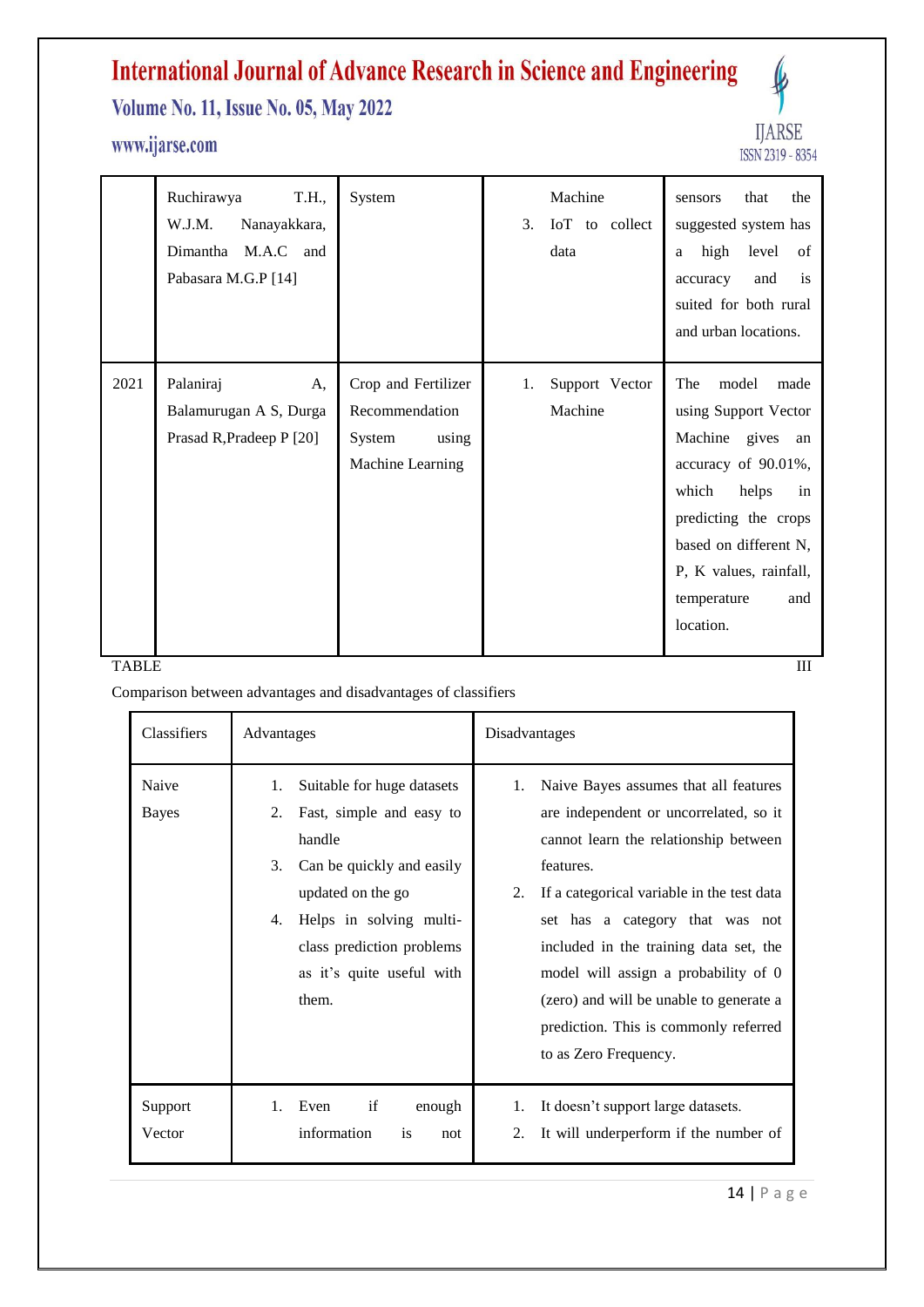**Volume No. 11, Issue No. 05, May 2022** 

### www.ijarse.com



| Machine                | provided about the data, it<br>features for each data point exceeds<br>produces good results.<br>the number of training data samples.<br>Works well with both the<br>It will underperform when the number<br>3.<br>of attributes for each data point<br>structured<br>and<br>unstructured data.<br>exceeds the number of training data<br>More productive in the<br>specimens.<br>2.<br>high dimensional spaces.<br>When there is a visible<br>3.<br>margin of dissociation<br>between<br>classes,<br>the<br>support vector machine<br>performs admirably.                                                                  |
|------------------------|-----------------------------------------------------------------------------------------------------------------------------------------------------------------------------------------------------------------------------------------------------------------------------------------------------------------------------------------------------------------------------------------------------------------------------------------------------------------------------------------------------------------------------------------------------------------------------------------------------------------------------|
| Decision<br>Tree       | It is easy to comprehend<br>The decision tree is complicated as it<br>1.<br>1.<br>because it follows the<br>contains several tiers.<br>identical steps that a<br>The training period is typically longer<br>2.<br>human would use while<br>for a decision tree.<br>making a decision in the<br>Due to the increased complexity and<br>3.<br>actual world.<br>time required, decision tree training is<br>incredibly<br>relatively costly.<br>2.<br>It<br>can<br>be<br>beneficial in resolving<br>challenges with decision-<br>making.<br>3.<br>In comparison to other<br>methods, data cleaning is<br>not required as much. |
| K-Nearest<br>Neighbors | It is simple to put into<br>It is always a compulsion to identify<br>1.<br>1.<br>action.<br>the value of K, which could be<br>difficult at times.<br>It can withstand noisy<br>2.<br>training data.<br>Since the distance between the data<br>2.<br>It may be more successful<br>points for all of the training samples<br>3.<br>must be calculated, the calculation<br>if the training data is vast.<br>cost is considerable.                                                                                                                                                                                              |
| Random                 | The<br>Random<br>Forest<br>A little change in the data can cause<br>1.<br>1.                                                                                                                                                                                                                                                                                                                                                                                                                                                                                                                                                |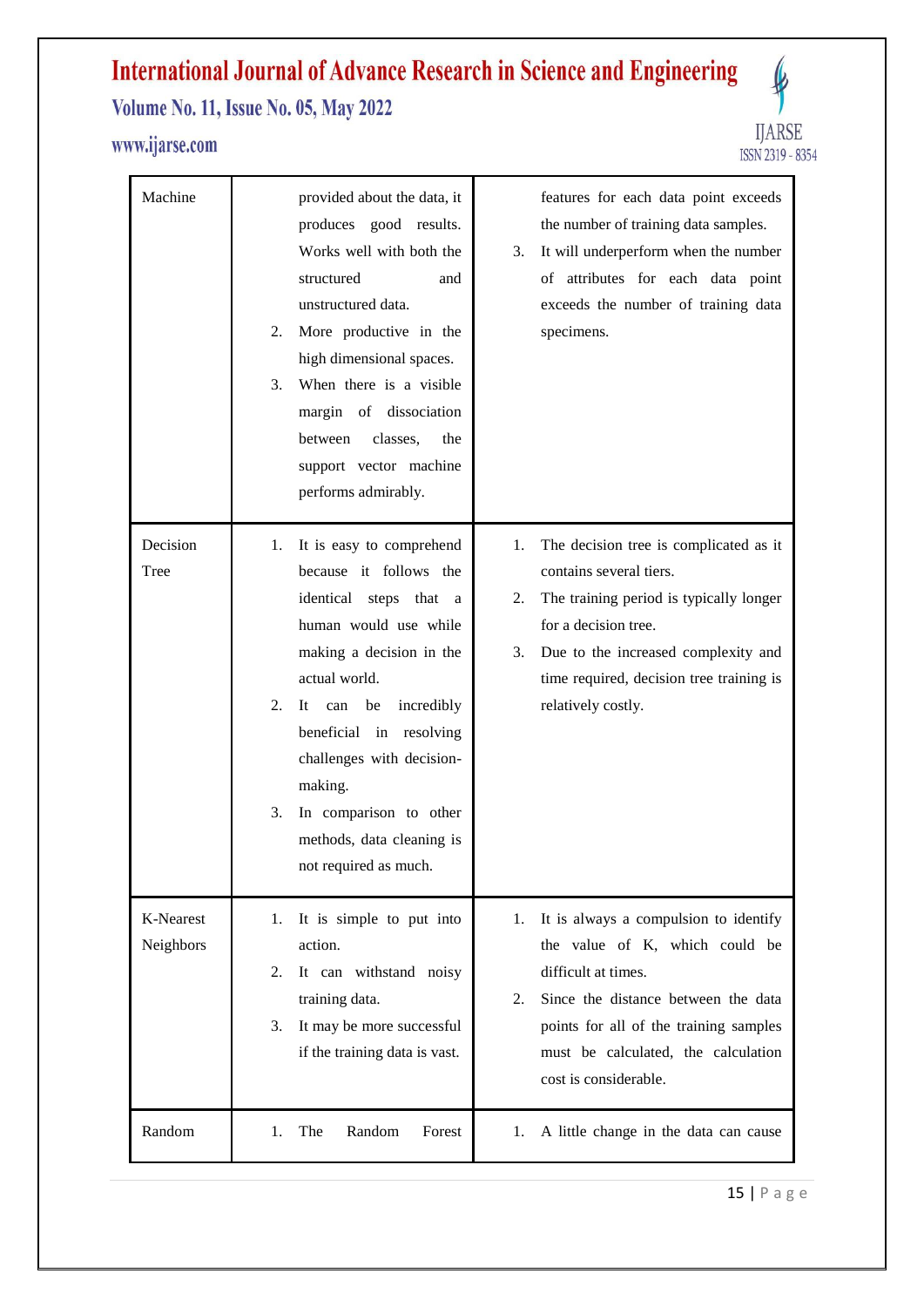**Volume No. 11, Issue No. 05, May 2022** 

### www.ijarse.com



| Forest            | algorithm,<br>unlike<br>the Random Forest algorithm to<br>Decision Tree and other<br>change significantly.<br>algorithms, is less prone<br>The computations of the Random<br>2.<br>to overfitting.<br>Forest algorithm can be significantly<br>Random<br>The<br>Forest<br>more complex than those of other<br>2.<br>algorithm<br>algorithms.<br>the<br>returns<br>relative<br>relevance<br>$\sigma$ f<br>characteristics, which is<br>quite valuable.                                                                                                                                                                                                                                                                                 |
|-------------------|---------------------------------------------------------------------------------------------------------------------------------------------------------------------------------------------------------------------------------------------------------------------------------------------------------------------------------------------------------------------------------------------------------------------------------------------------------------------------------------------------------------------------------------------------------------------------------------------------------------------------------------------------------------------------------------------------------------------------------------|
| Neural<br>Network | algorithms<br>Instead<br>of<br>Traditional<br>1.<br>using<br>typically<br>1.<br>a<br>database, the input data is<br>require hundreds, if not millions, of<br>saved<br>in<br>its<br>labeled<br>samples,<br>whereas<br>neural<br>own<br>networks. As a result,<br>networks typically require much more<br>data loss has no impact<br>data.<br>on how it functions.<br>2.<br>computing,<br>In<br>of<br>neural<br>terms<br>The network can detect<br>networks are also more complicated<br>2.<br>than traditional algorithms. The neural<br>the defect and generate<br>the output even if the<br>network's lifespan is uncertain.<br>neuron does not respond<br>or information is lost.<br>3.<br>Has the ability to tolerate<br>mistakes. |

#### **Conclusion**

The review of research papers on the use of machine learning and deep learning algorithms showed that these techniques can be useful to assist farmers. Crop Recommendation, Crop rotation recommendation, Fertilizer Recommendation, and Rainfall Prediction were the most common systems created using the mentioned algorithms. Study [5] gives the prediction accuracy of 88% for the model. Neural Network provides the best accuracy of 91% compared to the other algorithms in study [7]. Study [11] shows the Support Vector Machine algorithm to be having a better accuracy than Logistic Regression of 97%. The K-Nearest Neighbors algorithm in Study [12] provides an accuracy of 89%, which is better in comparison to the Support Vector Machine algorithm which has an accuracy of 80%. Study [13] after comparison between different algorithms, shows that K-Nearest Neighbors has the best accuracy of 89.4%. This paper mainly reviews the advantages of each classifier and compares their compatibility for a crop recommendation system, from gathering the parameters required for the system to making the model that helps predict the most suitable crops. The inquiry demonstrates the abilities of various computations in predicting a few climate wonders, such as temperature, rainstorms, and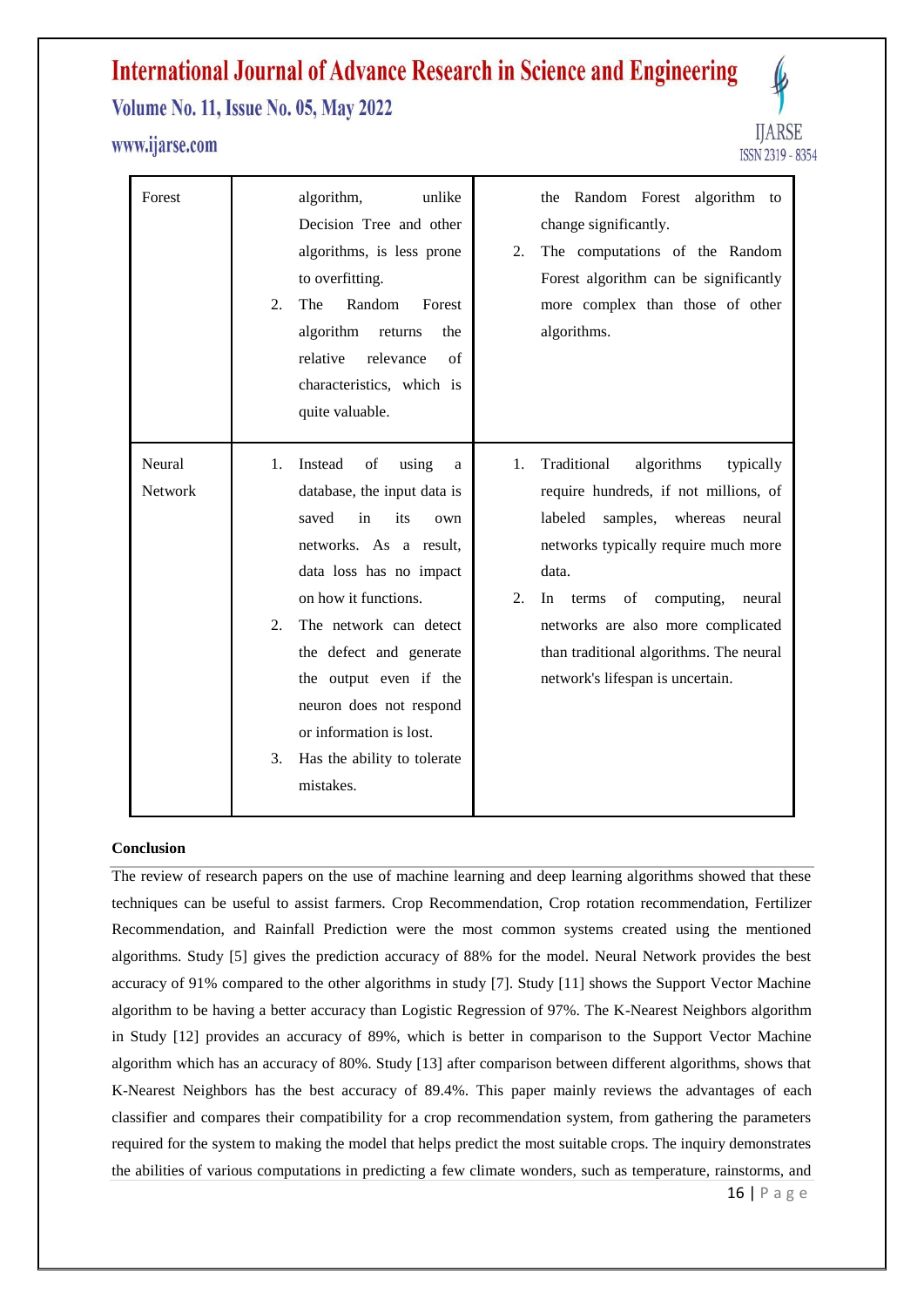**Volume No. 11, Issue No. 05, May 2022** 

### www.ijarse.com



precipitation, and concludes that real systems are capable of doing so. Based on the findings of this work, we believe that more research is needed in the agricultural industry to improve precision. Using group approaches is a good way to ensure that the framework is more precise.

### **References**

[1] Mahesh Pal, "Factors influencing the accuracy of remote sensing classifications: a comparative study" Jan 2002

[2] Jicheng Ding, Jian Zhang, Weiquan Huang and Shuai Chen, "Laser Gyro Temperature Compensation Using Modified RBFNN", Oct 2014.

[3] Kiran Shinde, Jerrin Andrei, Amey Oke, "Web Based Recommendation System for Farmers", IJRITCC, Volume 3, March 2015.

[4] Ghazi Al-Naymat, MouhammdAlkasassbeh, Nosaiba Abu-Samhadanh, Sherif Sakr, "Classification of VoIP and non-VoIP traffic using machine learning approaches", JATIT, Volume 92, Oct 2016.

[5] S.Pudumalar, E.Ramanujam, R.Harine Rajashree?, C.Kavya?, T.Kiruthika?, J.Nisha?, "Crop Recommendation System for Precision Agriculture", ICoAC, 2016.

[6] Rohit Kumar Rajak, Ankit Pawar, Mitalee Pendke, Pooja Shinde, Suresh Rathod,AvinashDevare, "Crop Recommendation System to Maximize Crop Yield using Machine Learning Technique", IRJET, Volume 4, December 2017.

[7] Zeel Doshi, Subhash Nadkarni, Rashi Agrawal, Prof. Neepa Shah, "AgroConsultant: Intelligent Crop Recommendation System Using Machine Learning Algorithms", IEEE, 2018.

[8] Nidhi H Kulkarni, Dr. G N Srinivasan, Dr. B M Sagar, Dr.N K Cauvery, "Improving Crop Productivity Through A Crop Recommendation System Using Ensembling Technique", IEEE, 2018.

[9] Rushika Ghadge, Juilee Kulkarni, Pooja More, Sachee Nene, Priya R L, "Prediction of Crop Yield using Machine Learning", IRJET, Volume 5, February 2018.

[10] M.V.R. Vivek, D.V.V.S.S. Sri Harsha, P. Sardar Maran, "A Survey on Crop Recommendation Using Machine Learning", IJRTE, Volume 7, February 2019.

[11] Annapoorna.S, Apoorva Herle, C M Sushma, Neha.Y.Jain, Mr.VijayKumar.S, "CRAPCSS - Crop Recommendation and Pest Control Suggestion System", IRJET, Volume 7, August 2020.

[12] Dr.A.K.Mariappan, Ms C. Madhumitha, Ms P. Nishitha and Ms S. Nivedhitha, "Crop Recommendation System through Soil Analysis Using Classification in Machine Learning", IJAST, Volume 29, 2020.

[13] Pavan Patil, Virendra Panpatil, Prof. Shrikant Kokate, "Crop Prediction System using Machine Learning Algorithms", IRJET, Volume 7, February 2020.

[14] Pradeepa Bandara, Thilini Weerasooriya, Ruchirawya T.H., W.J.M. Nanayakkara, Dimantha M.A.C and Pabasara M.G.P, "Crop Recommendation System", IJCA, Volume 175, October 2020.

[15] Tapan P. Bagchi, "Support Vector Machines--An Overview", Advanced Business Analytics for Management Students, Jan 2020.